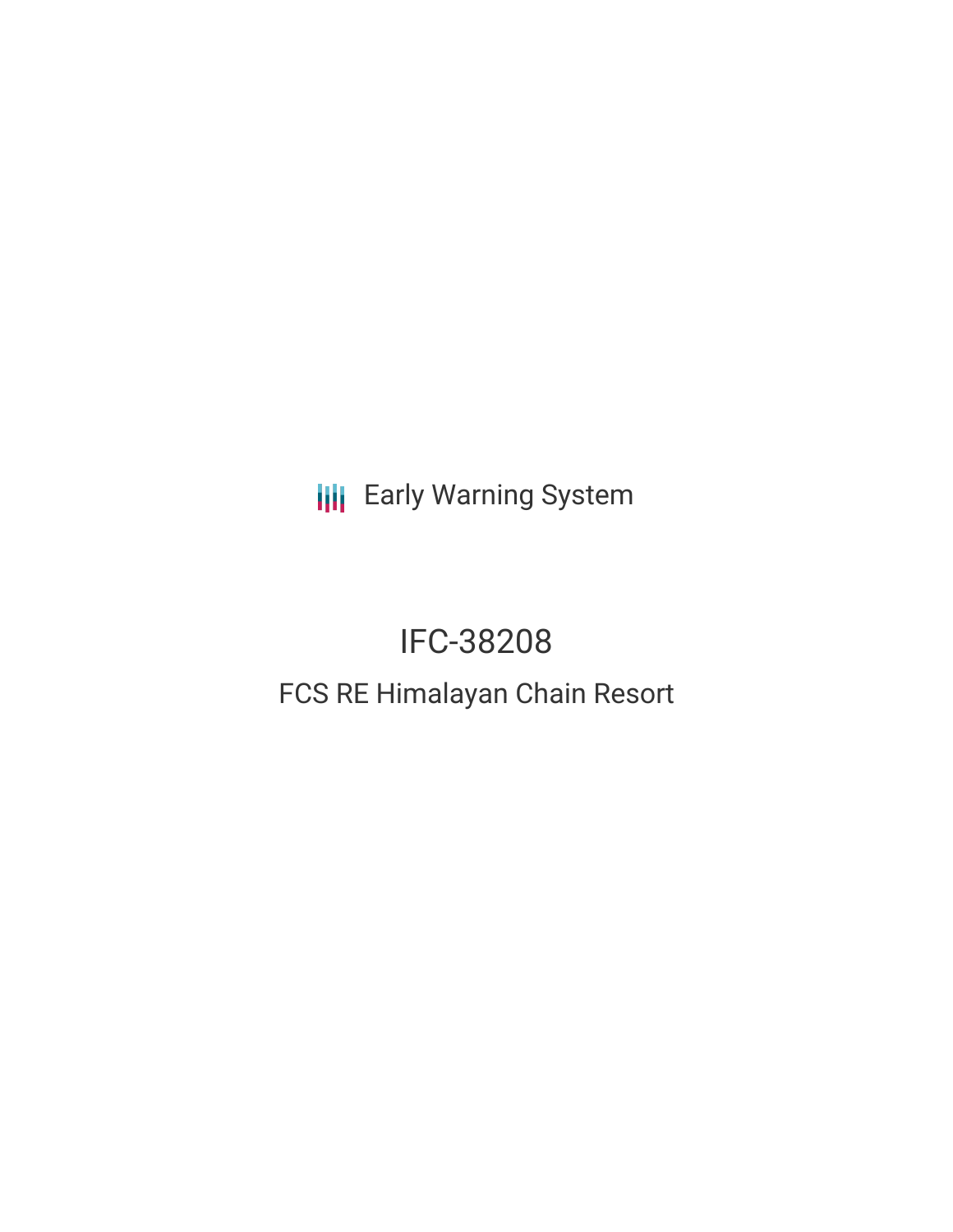

#### **Quick Facts**

| <b>Countries</b>               | Nepal                                   |
|--------------------------------|-----------------------------------------|
| <b>Financial Institutions</b>  | International Finance Corporation (IFC) |
| <b>Status</b>                  | Active                                  |
| <b>Bank Risk Rating</b>        | B                                       |
| <b>Voting Date</b>             | 2017-05-26                              |
| <b>Borrower</b>                | HIMALAYAN CHAIN RESORT PVT LTD          |
| <b>Sectors</b>                 | Construction                            |
| <b>Investment Type(s)</b>      | Loan                                    |
| <b>Investment Amount (USD)</b> | \$1.70 million                          |
| <b>Project Cost (USD)</b>      | \$4.20 million                          |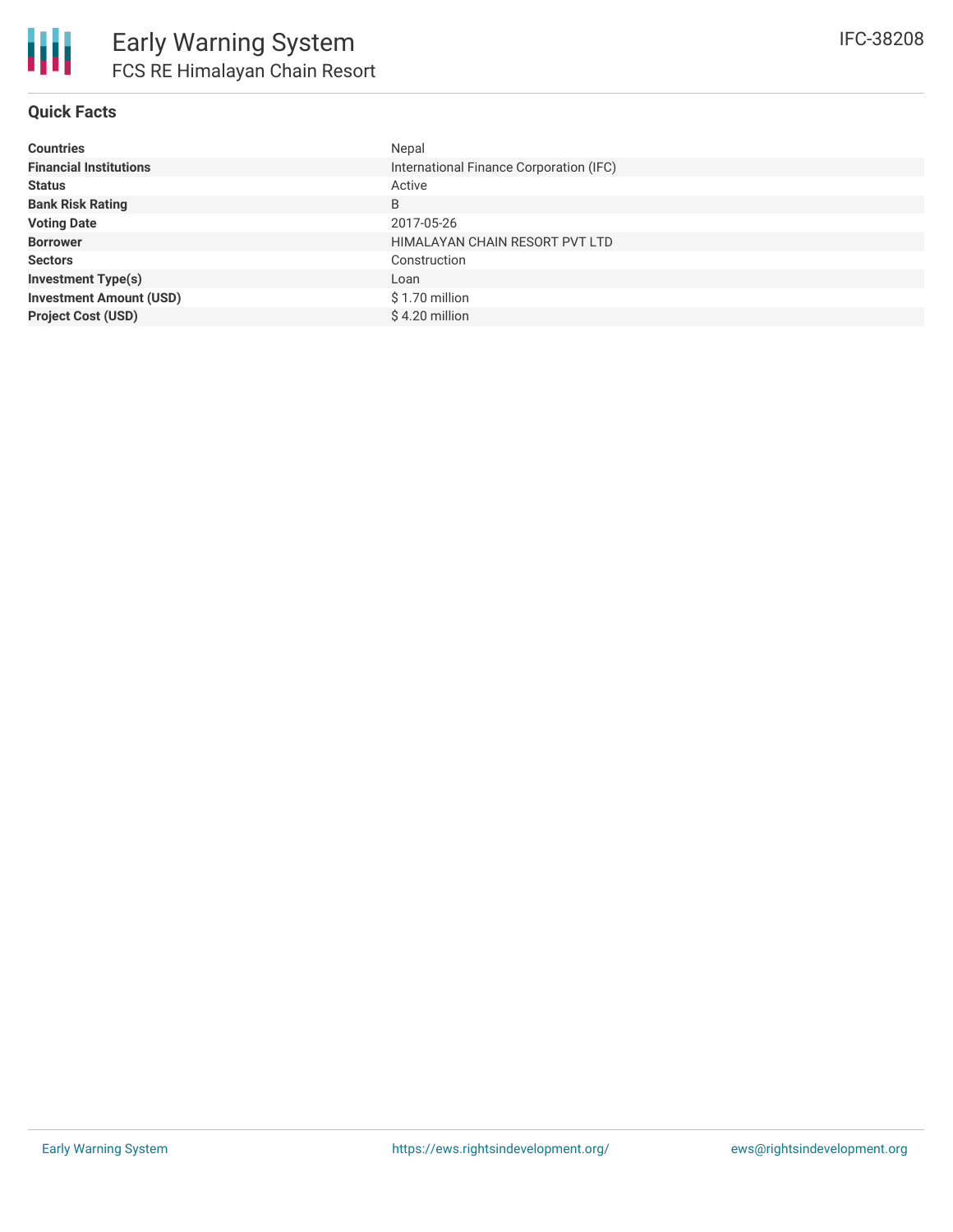### **Project Description**

The proposed project consists of an IFC A loan in Himalayan Chain Resort Pvt. Ltd. ("HCR", the "Company" or the "Borrower") in order to support the expansion of its current chain of three lodges to a total of nine lodges along the Gokyo Lakes Trail and Everest Base Camp Trail in the Khumbu/Everest region of Nepal. HCR has been operational since 1996 and owns and operates three lodges along the Gokyo Lakes Trail.

HCR is a family owned company with 75% shares owned by Dawa Steven Sherpa and remaining by other family members (collectively (the "Sponsors"). The owner of the Company is a World Wildlife Fund (WWF) climate ambassador and has been felicitated by WWF, International Union for Conservation of Nature (IUCN), World Commission on Protected Areas (WCPA), International Rangers Federation (IRF) and International Climbing and Mountaineering Federation (UIAA) for his efforts to promote conservation ethics in the mountains and to draw international attention to climate change and its effects in the Khumbu and other mountain communities.

HCR is proposing a strategic expansion program in order to consolidate its market position and offer a more comprehensive trekking experience with good quality lodges offering standard and consistent service. As part of the expansion, the company plans to increase the capacity in two of its existing three lodges (Khumjung and Gokyo) to 50 beds at each lodge, add or lease six lodges at Dole, Macchermo, Dingboche, Debuche, Namche and Lukla and re-develop the lodge at Phakding with 50 beds at each lodge (the "Project"). The lodges will be developed with basic infrastructure such as twin/triple beds per room, dormitory with common toilet and common dining space. Land area for each lodge is/will be less than 0.25 hectares (Ha) at all locations except Khumjung (0.37 Ha) and Phakding (0.92 Ha) and to be constructed as single or double storied (G+1 or G+2) structures having maximum of 30 rooms (50 beds).

The existing and the proposed lodges are located within the buffer zone of the Sagarmatha National Park (SNP), designated as UNESCO World Heritage site for Outstanding Universal Value under criterion (vii) to contain superlative natural phenomena or areas of exceptional natural beauty and aesthetic importance. The buffer zone within SNP, formally declared in 2002, is an area of around 27,500 Ha where private development is permitted and having a population of over 8,000 people. Majority of the residents living in the area belongs to the Sherpa community (listed as Indigenous (Adivasi Janjati) in Nepal). There are already operational lodges at each of the existing and proposed locations and estimated number of operational lodges at each location is as follows: (Khumjung: 15; Gokyo: 9; Dole: 8; Macchermo: 9; Dingboche: 8; Debuche: 3; Namche: 45; Lukla: 35 and Phakding: 15) together with estimated residential population (indicated in brackets) at Khumjung (1800), Phakding (800-1000), Namche (1650), Dingboche (200), Lukla (1200) and Debuche (50 nuns). The project footprint (~3ha) constitutes only 0.01% of total buffer zone.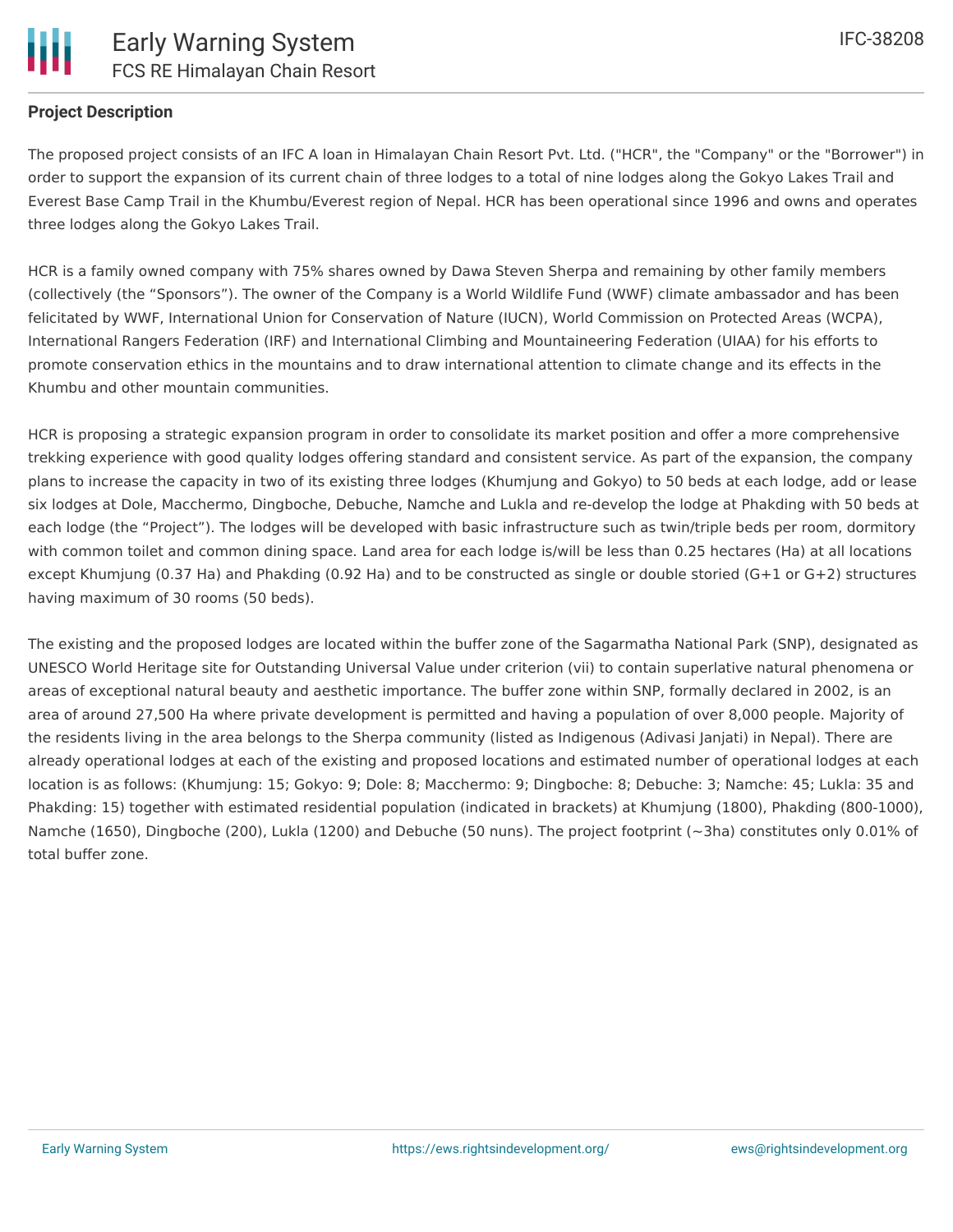

#### **Investment Description**

• International Finance Corporation (IFC)